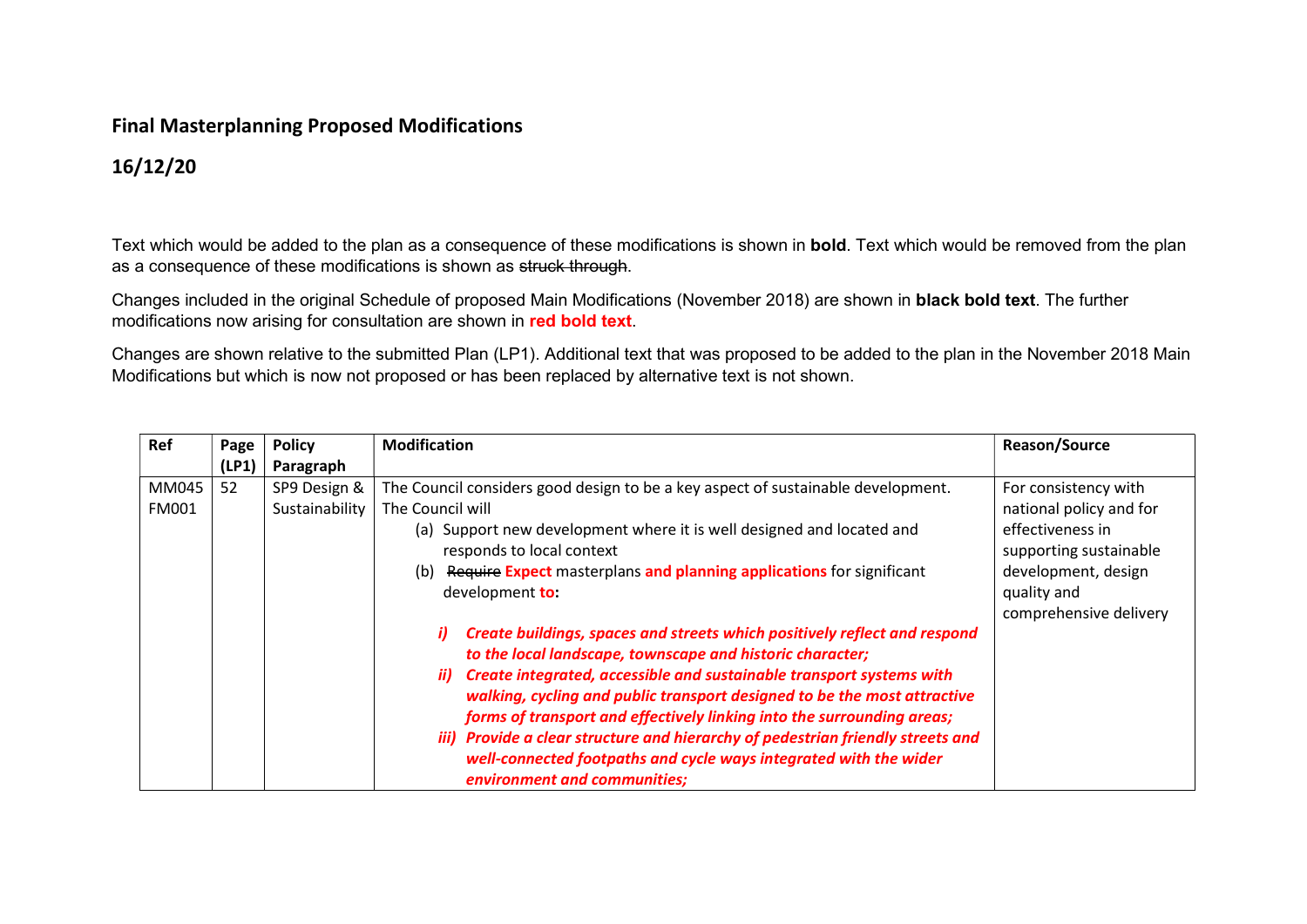|  | iv) Plan for integrated and mixed-use communities with walkable locally                              |
|--|------------------------------------------------------------------------------------------------------|
|  | accessible community, employment and retail facilities;                                              |
|  | v) Positively integrate with adjacent rural and urban communities and                                |
|  | positively contribute to their character and the way the area functions,                             |
|  | including addressing cumulative, cross boundary planning and<br>infrastructure matters;              |
|  | vi) Provide a diverse and distinctive range of flexible and adaptable house                          |
|  | types, tenures and building forms to meet the differing needs of the<br>population;                  |
|  | vii) Create an accessible multi-functional green infrastructure network that                         |
|  | provides a key structuring and functional placemaking feature                                        |
|  | supporting healthy lifestyles, sport, play and recreation, biodiversity net                          |
|  | gain, climate change mitigation and adaptation and linking into the                                  |
|  | wider Green Infrastructure & Ecological Network;                                                     |
|  | viii) Ensure the effective use of sustainable urban drainage and sustainable                         |
|  | water management;                                                                                    |
|  | ix) Ensure a hierarchy of linked, high quality and attractive public spaces                          |
|  | and public realm that is safe, attractive and supports social interaction<br>for all age groups; and |
|  | Design to last with clear stewardship, management and maintenance<br>$\chi$                          |
|  | plans                                                                                                |
|  | <b>Strategic Masterplans will be produced for Sites SP14-SP19 by the</b>                             |
|  | landowner/developer in collaboration with the Council and key stakeholders.                          |
|  | To ensure sites are comprehensively planned and delivered planning                                   |
|  | applications should be preceded by and consistent with an agreed                                     |
|  | masterplan. Such masterplans should be informed by a technical and design                            |
|  | evidence base and include the following                                                              |
|  | i)<br><b>Site specific vision and placemaking principles</b>                                         |
|  | ii)<br>Masterplan setting out the quantum, scale, type, mix and                                      |
|  | distribution of land uses, housing and community facilities                                          |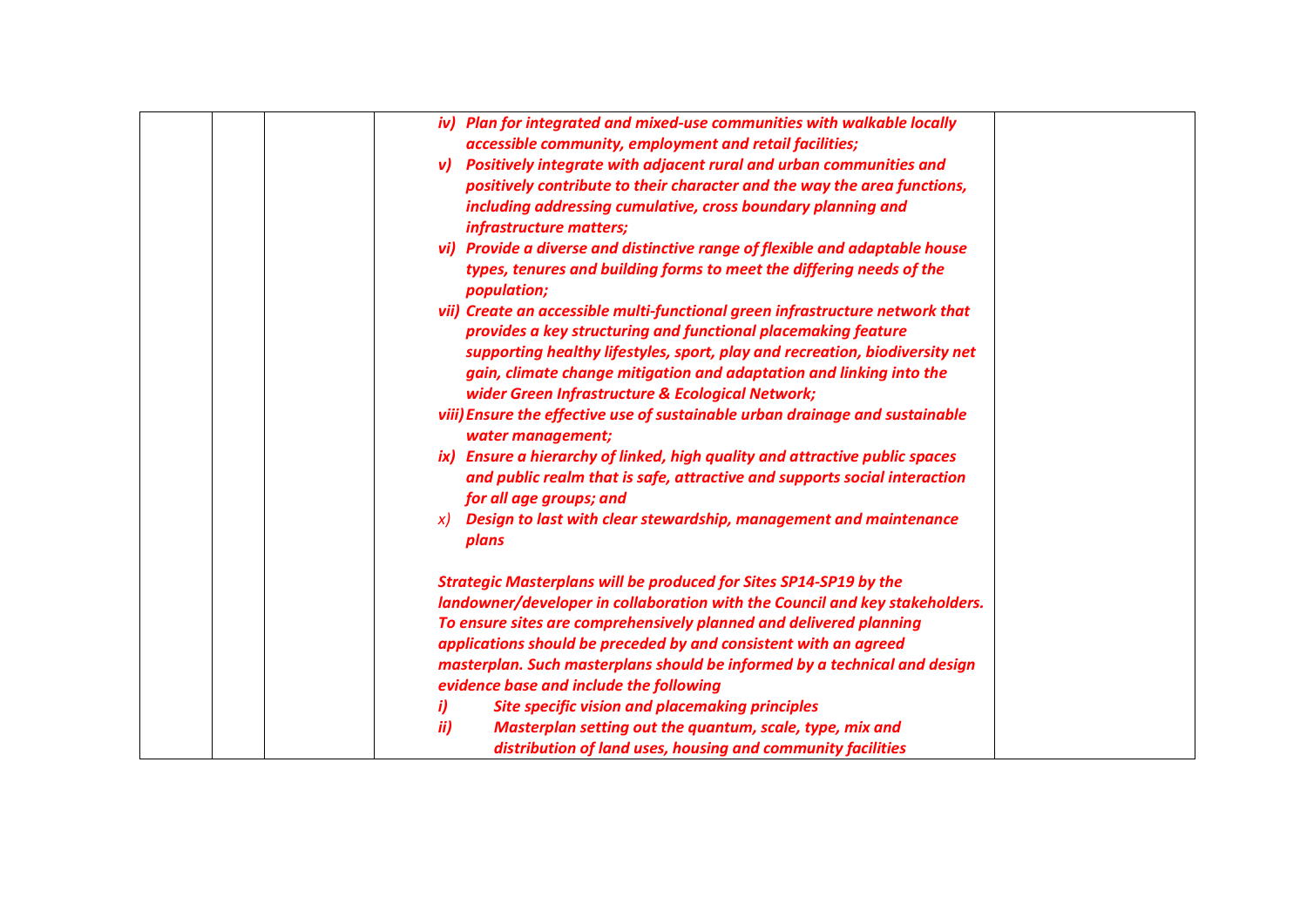|              |              | iii)<br>Green Infrastructure Framework identifying the scale, distribution,                                                                                                                                                                                                        |                         |
|--------------|--------------|------------------------------------------------------------------------------------------------------------------------------------------------------------------------------------------------------------------------------------------------------------------------------------|-------------------------|
|              |              | type and design of green spaces, biodiversity net gain, strategic                                                                                                                                                                                                                  |                         |
|              |              | drainage, on and off-site linkages                                                                                                                                                                                                                                                 |                         |
|              |              | iv)<br>Movement Framework setting out the key access points, strategic                                                                                                                                                                                                             |                         |
|              |              | highways, street hierarchy and footways and cycleways (on and off<br>site)                                                                                                                                                                                                         |                         |
|              |              | $\mathsf{v}$<br>Urban Design Framework and design principles identifying how the<br>site responds to local character and context and key structuring                                                                                                                               |                         |
|              |              | elements and layout principles (including heights and densities)                                                                                                                                                                                                                   |                         |
|              |              | vi)<br><b>Sustainability &amp; Energy Framework identifying site wide and building</b>                                                                                                                                                                                             |                         |
|              |              | scale opportunities for low and zero carbon                                                                                                                                                                                                                                        |                         |
|              |              | vii)<br><b>Illustrative Masterplan Layout</b>                                                                                                                                                                                                                                      |                         |
|              |              | viii)<br><b>Infrastructure Delivery, Phasing &amp; Management Strategy</b>                                                                                                                                                                                                         |                         |
|              |              | (c) Assess proposals against detailed policy requirements set out in this Plan and have<br>regard to the Design SPD; and<br>(d) Adopt the Government's additional technical standards for the size of new homes,<br>water efficiency and in specified circumstances, accessibility |                         |
| <b>FM002</b> | $4.116$ (and | 4.116 The largest sites will be masterplanned in accordance with any requirements set                                                                                                                                                                                              | To ensure effectiveness |
|              | new          | out in Policies SP14-SP19 and the Communities section of this Plan to maximise their                                                                                                                                                                                               | and support             |
|              | paragraphs   | benefits.                                                                                                                                                                                                                                                                          | comprehensive delivery  |
|              | thereafter)  | <b>Masterplans</b>                                                                                                                                                                                                                                                                 | and place and design    |
|              |              |                                                                                                                                                                                                                                                                                    | quality.                |
|              |              | 4.116 Masterplans are an effective tool in securing comprehensive and timely                                                                                                                                                                                                       |                         |
|              |              | delivery and securing design quality and positive place outcomes. Masterplans                                                                                                                                                                                                      |                         |
|              |              | support comprehensive, integrated, well- planned and sustainable places in terms of<br>the natural, built and historic environment. An effective masterplanning process                                                                                                            |                         |
|              |              | helps to support a multi-disciplinary, integrated, inclusive and collaborative                                                                                                                                                                                                     |                         |
|              |              | approach to securing quality design and delivery. It also assists with resolving and                                                                                                                                                                                               |                         |
|              |              | co-ordinating planning issues at an early stage in the process speeding up decision-                                                                                                                                                                                               |                         |
|              |              | making and driving forward delivery through a shared vision. This both de-risks and<br>provides certainty.                                                                                                                                                                         |                         |
|              |              |                                                                                                                                                                                                                                                                                    |                         |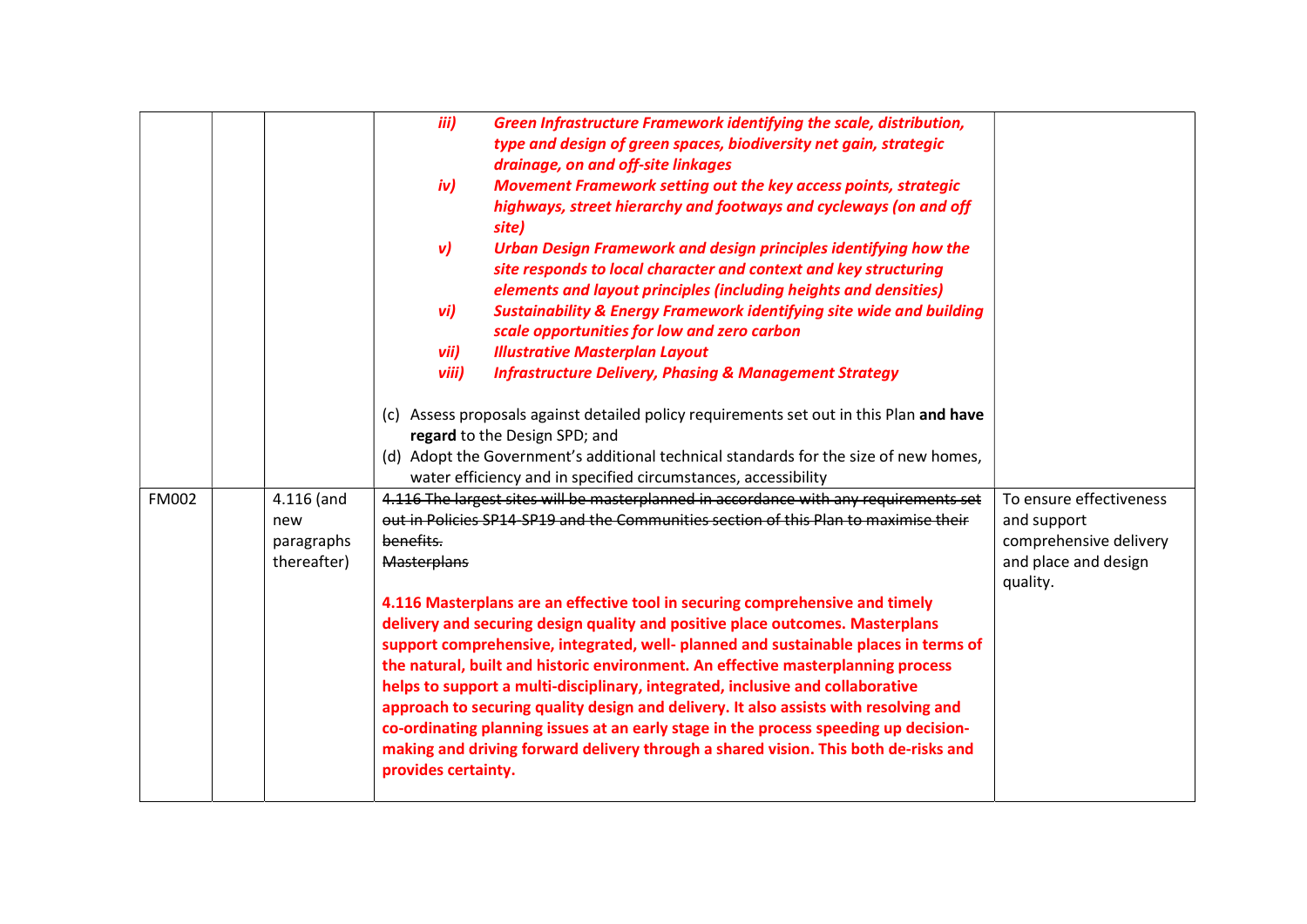| instruction can emerge over time. This will be secured thorough the planning |                       |    |                                                     | 4.xxx As such the Council will require masterplans to be produced for significant<br>development. Significant development includes the strategic housing sites SP14-<br>SP19. Other significant development requiring a masterplan will be determined<br>according to its scale, complexity, sensitivity and impact on the surrounding<br>environment and community as well as the nature and extent of spatial and design<br>detail being submitted in any relevant planning application. In some circumstances a<br>masterplan may need to consider the cumulative impact and co-ordinated planning<br>and place-making of more than one site to achieve positive planning outcomes.<br>Generally, a threshold of 100 dwellings will apply.<br>4.xxx Masterplans will be prepared on a staged basis, initially evaluating and<br>agreeing baseline technical, character and design analysis and assessments, then<br>agreeing a shared vision and set of place-making objectives, exploring and testing a<br>series of options with stakeholder input and then the agreement of a preferred<br>option and masterplan.<br>4.xxx For large sites that are developed over a long time period masterplans may<br>require review and be flexible to adapt to changing circumstances. A masterplan is<br>not a blueprint, it is a framework within which further planning and design |                                                                                |
|------------------------------------------------------------------------------|-----------------------|----|-----------------------------------------------------|----------------------------------------------------------------------------------------------------------------------------------------------------------------------------------------------------------------------------------------------------------------------------------------------------------------------------------------------------------------------------------------------------------------------------------------------------------------------------------------------------------------------------------------------------------------------------------------------------------------------------------------------------------------------------------------------------------------------------------------------------------------------------------------------------------------------------------------------------------------------------------------------------------------------------------------------------------------------------------------------------------------------------------------------------------------------------------------------------------------------------------------------------------------------------------------------------------------------------------------------------------------------------------------------------------------------------------------------------------------------------------|--------------------------------------------------------------------------------|
|                                                                              | MM057<br><b>FM003</b> | 60 | After<br>paragraph<br>4.174<br>amended<br>paragraph | All strategic sites will be masterplanned pro-actively and collaboratively with the<br>Council and key stakeholders in accordance with Policy SP9 Design and Sustainability<br>and the individual site policy requirements. Planning applications should be<br>preceded by and consistent with an agreed Strategic Masterplan for the site.<br>Adherence to the Strategic Masterplan and any further masterplanning and design<br>requirements will be secured through conditions and/or legal agreements.                                                                                                                                                                                                                                                                                                                                                                                                                                                                                                                                                                                                                                                                                                                                                                                                                                                                       | To ensure effectiveness<br>and support effective and<br>comprehensive delivery |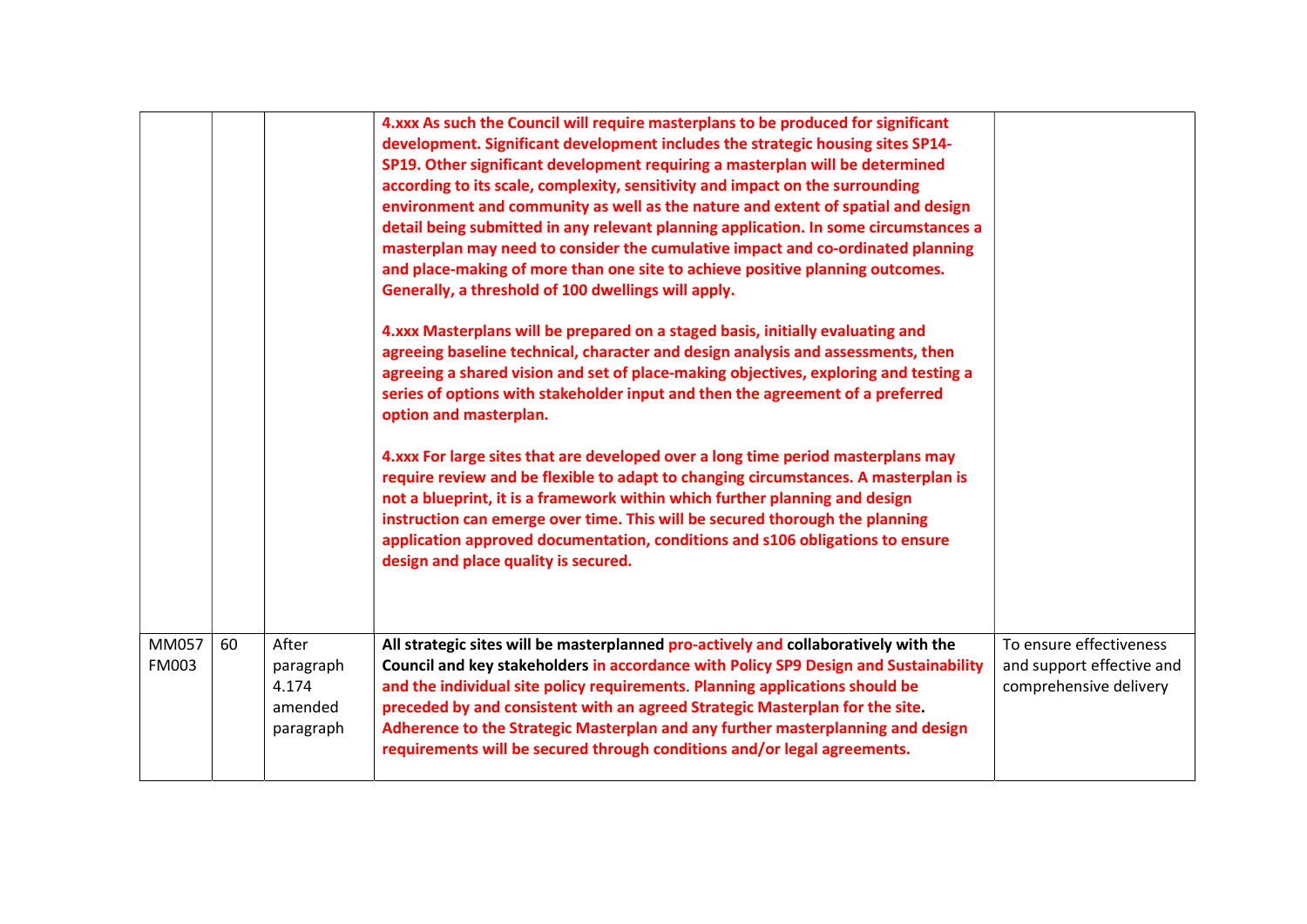| MM058        | 61 | Policy SP14 | Policy SP14 Site BA1- North of Baldock                                                                    | To ensure effectiveness   |
|--------------|----|-------------|-----------------------------------------------------------------------------------------------------------|---------------------------|
| <b>FM004</b> |    |             | Land to the north of Baldock, as shown on the Proposals Policies map, is allocated as a                   | and support effective and |
|              |    |             | strategic housing site for a new neighbourhood of approximately 2,800 homes.                              | comprehensive delivery    |
|              |    |             | Planning permission for residential-led development will be granted where the                             |                           |
|              |    |             | following site-specific requirements are met:                                                             | To provide legal          |
|              |    |             | (a)A site masterplan to be approved prior to the submission of any detailed                               | compliance and            |
|              |    |             | matters.                                                                                                  | consistency across the    |
|              |    |             | (a) A comprehensive and deliverable Strategic Masterplan for the entire                                   | plan regarding use class  |
|              |    |             | allocation is to be prepared and agreed between the landowner/developer                                   | order references.         |
|              |    |             | and the Council. Any planning application/s should be preceded by and                                     |                           |
|              |    |             | consistent with an agreed Strategic Masterplan.                                                           |                           |
|              |    |             | Where applications have already been submitted to the Council a Strategic                                 |                           |
|              |    |             | Masterplan should be agreed prior to the or as part of the grant of planning                              |                           |
|              |    |             | permission.                                                                                               |                           |
|              |    |             |                                                                                                           |                           |
|              |    |             | Any application on part of the site will be assessed against its contribution to                          |                           |
|              |    |             | the Strategic Masterplan and will not prejudice the implementation of the                                 |                           |
|              |    |             | site as a whole.                                                                                          |                           |
|              |    |             | Development proposals should provide the following planning and master planning                           |                           |
|              |    |             | requirements                                                                                              |                           |
|              |    |             | a) $\left(\frac{b}{b}\right)$ A new mixed use local centre/s to provide for a range of day to day local   |                           |
|              |    |             | needs including additional neighbourhood-level provision providing of around                              |                           |
|              |    |             | 500 m <sup>2</sup> (net) class A1 convenience retail provision and 1,400 m <sup>2</sup> (net) of $\theta$ |                           |
|              |    |             | other A class comparison retail provision                                                                 |                           |
|              |    |             | Remaining criteria re-labelled sequentially with no further changes                                       |                           |
| MM061        | 63 | Policy SP15 | Policy SP15 Site LG1 North of Letchworth Garden City                                                      | To ensure effectiveness   |
| <b>FM005</b> |    |             | Land to the north of Letchworth Garden City, as shown on the Policies map, is                             | and support effective and |
|              |    |             | allocated as a strategic housing site for a new neighbourhood of approximately 900                        | comprehensive delivery    |
|              |    |             | homes. Planning permission for residential-led development will be granted where the                      |                           |
|              |    |             | following site-specific requirements are met:                                                             | To provide legal          |
|              |    |             | (a) A site masterplan to be approved prior to the submission of any detailed matters                      | compliance and            |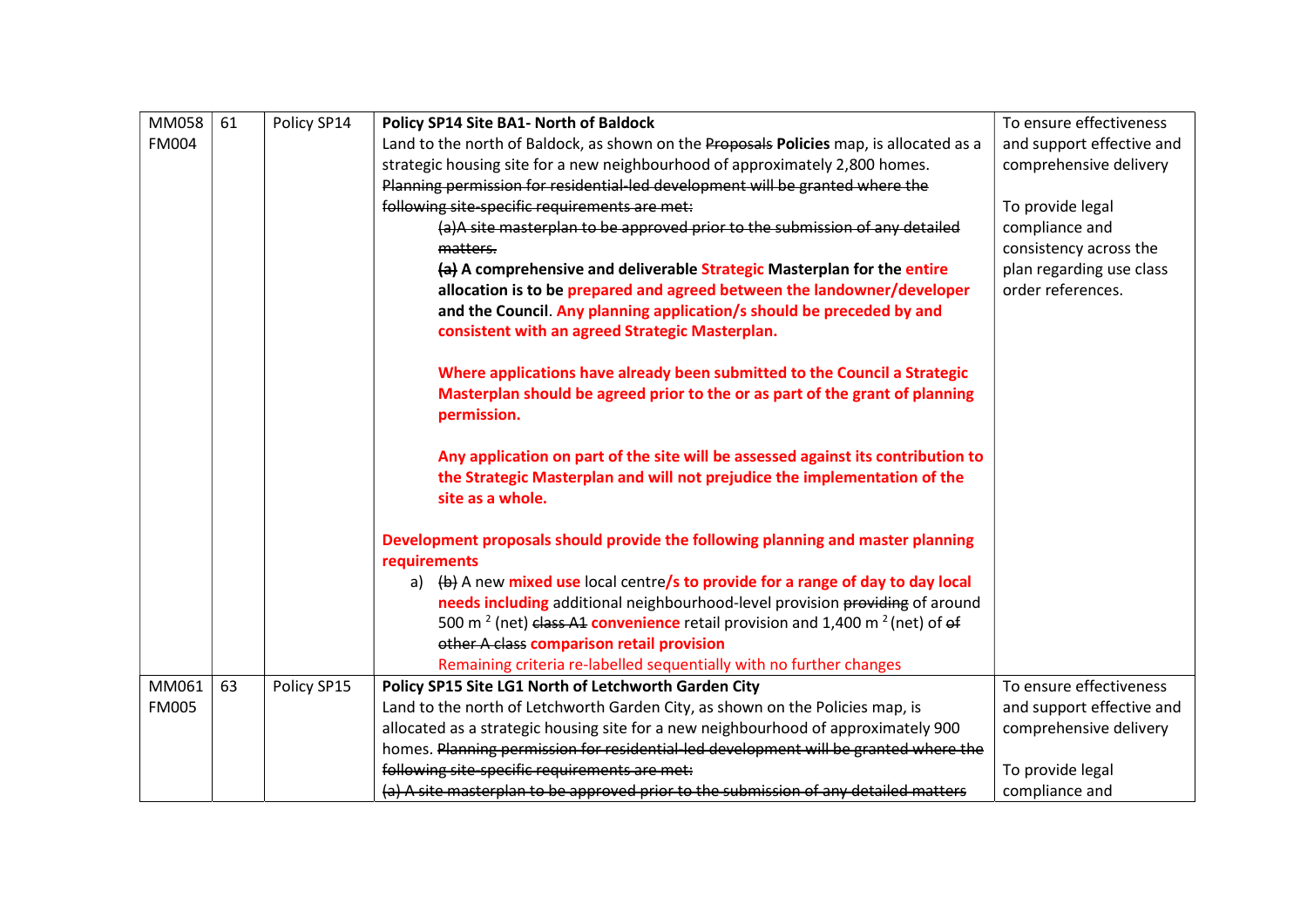| a. A comprehensive and deliverable Strategic Masterplan for the entire allocation is     | consistency across the   |
|------------------------------------------------------------------------------------------|--------------------------|
| to be prepared and agreed between the landowner/developer and the Council. This          | plan regarding use class |
| should follow and implement Garden City principles. Any planning application/s           | order references.        |
| should be preceded by and consistent with an agreed Strategic Masterplan.                |                          |
|                                                                                          |                          |
| Where applications have already been submitted to the Council a Strategic                |                          |
| Masterplan should be agreed prior to the or as part of the grant of planning             |                          |
| permission.                                                                              |                          |
| Any application on part of the site will be assessed against its contribution to the     |                          |
| Strategic Masterplan and will not prejudice the implementation of the site as a          |                          |
| whole.                                                                                   |                          |
|                                                                                          |                          |
| How the site will follow and implement Garden City principles<br>$\mathbf{H}$            |                          |
| Development proposals should provide the following planning and master planning          |                          |
| requirements                                                                             |                          |
| (a) The most appropriate points of vehicle access considering landscape and              |                          |
| traffic impacts                                                                          |                          |
| (b) How comprehensive integration into the existing pedestrian and cycle public          |                          |
| transport and road networks will be secured                                              |                          |
| (c) An appropriate education solution which delivers a new 2FE primary school on         |                          |
| site                                                                                     |                          |
| (d) Measures required to address nearby heritage assets including the Scheduled          |                          |
| Ancient Monument at Radwell Lodge and the Croft Lane and Norton                          |                          |
| <b>Conservation Areas</b>                                                                |                          |
| (e) The approach to trees and hedgerows around and within the site, with the             |                          |
| presumption that trees will be retained and any hedgerow losses kept to a                |                          |
| minimum                                                                                  |                          |
| (f) Neighbourhood level retail and community facilities providing including              |                          |
| around 900 m <sup>2</sup> (net) of A class floorspace retail floorspace and a GP surgery |                          |
| Remaining criteria re-labelled sequentially with no further changes                      |                          |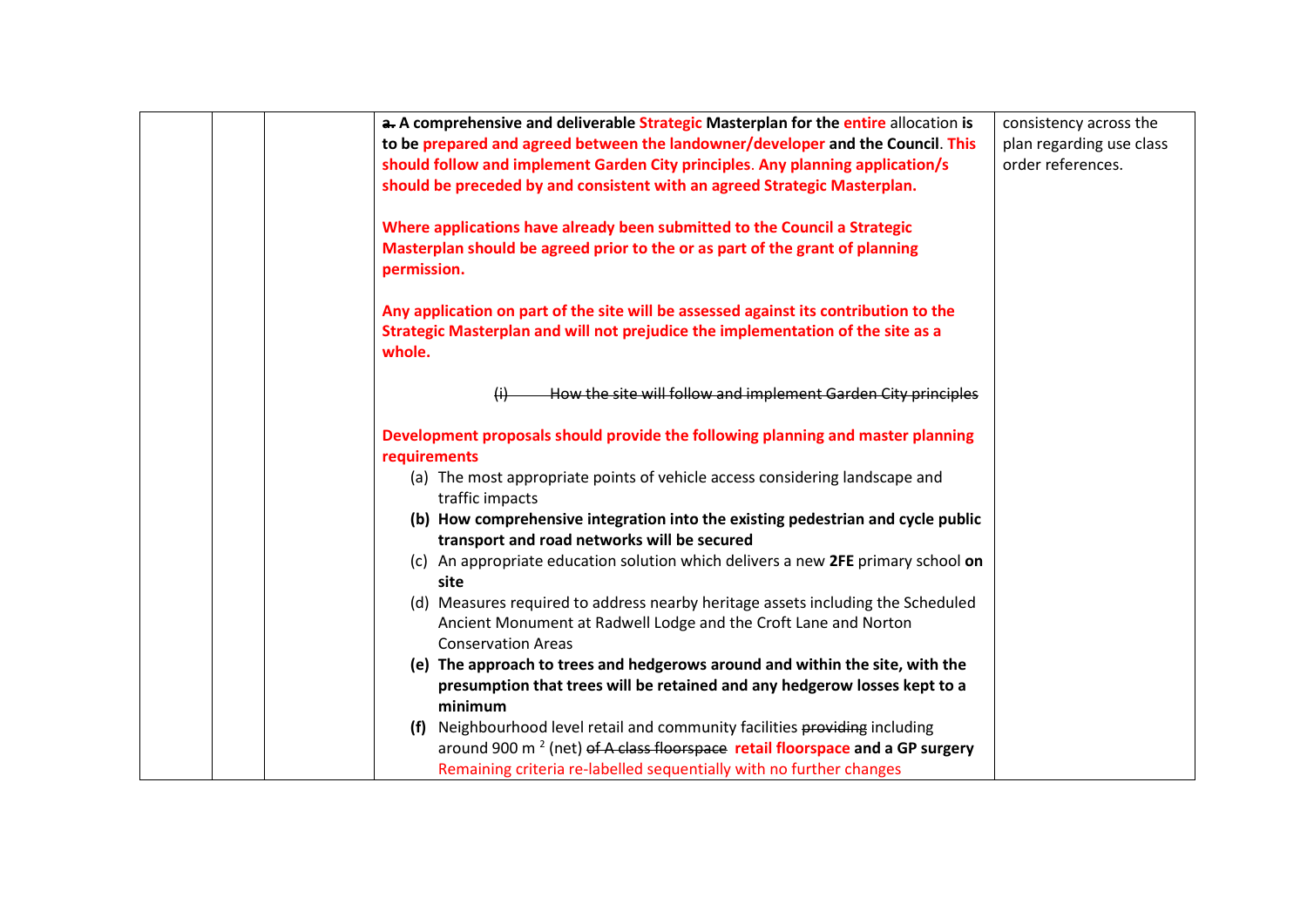| MM068        | 65 | Policy SP16 | Policy SP16 Site NS1 North of Stevenage                                                | To ensure effectiveness                       |
|--------------|----|-------------|----------------------------------------------------------------------------------------|-----------------------------------------------|
| <b>FM006</b> |    |             | Land to the north of Stevenage within Gravely parish, as shown on the Policies map, is | and support effective and                     |
|              |    |             | allocated as a strategic housing site for a new neighbourhood of approximately 900     | comprehensive delivery                        |
|              |    |             | homes. Planning permission for residential led development will be granted where the   |                                               |
|              |    |             | following site-specific requirements are met:                                          | To provide legal                              |
|              |    |             | (a) A site masterplan to be approved prior to the submission of any detailed matters   | compliance and                                |
|              |    |             | a. A comprehensive and deliverable Strategic Masterplan for the entire allocation is   | consistency across the                        |
|              |    |             |                                                                                        |                                               |
|              |    |             | to be prepared and agreed between the landowner/developer and the Council. Any         | plan regarding use class<br>order references. |
|              |    |             | planning application/s should be preceded by and consistent with an agreed             |                                               |
|              |    |             | <b>Strategic Masterplan.</b>                                                           |                                               |
|              |    |             | Where applications have already been submitted to the Council a Strategic              |                                               |
|              |    |             | Masterplan should be agreed prior to the or as part of the grant of planning           |                                               |
|              |    |             | permission.                                                                            |                                               |
|              |    |             |                                                                                        |                                               |
|              |    |             | Any application on part of the site will be assessed against its contribution to the   |                                               |
|              |    |             | Strategic Masterplan and will not prejudice the implementation of the site as a        |                                               |
|              |    |             | whole.                                                                                 |                                               |
|              |    |             |                                                                                        |                                               |
|              |    |             | Development proposals should provide the following planning and master planning        |                                               |
|              |    |             | requirements                                                                           |                                               |
|              |    |             | (a) (b) Integration with adjoining development in Stevenage Borough including          |                                               |
|              |    |             | site-wide solutions for access, sustainable travel, education, retail and other        |                                               |
|              |    |             | necessary medical and social infrastructure to include:                                |                                               |
|              |    |             | Remaining criteria re-labelled sequentially with no further changes                    |                                               |
| MM072        | 67 | Policy SP17 | Policy SP17 Site HT1 Highover Farm, Hitchin                                            | To ensure effectiveness                       |
| <b>FM007</b> |    |             | Land to the east of Hitchin, as shown on the Policies map, is allocated as a strategic | and support effective and                     |
|              |    |             | housing site for a new neighbourhood of approximately 700 homes. Planning              | comprehensive delivery                        |
|              |    |             | permission for residential-led development will be granted where the following site-   |                                               |
|              |    |             | specific requirements are met:                                                         | To provide legal                              |
|              |    |             | (a) A site masterplan to be approved prior to the submission of any detailed matters   | compliance and                                |
|              |    |             | a. A comprehensive and deliverable Strategic Masterplan for the entire allocation is   | consistency across the                        |
|              |    |             | to be approved prepared and agreed between the landowner/developer and the             |                                               |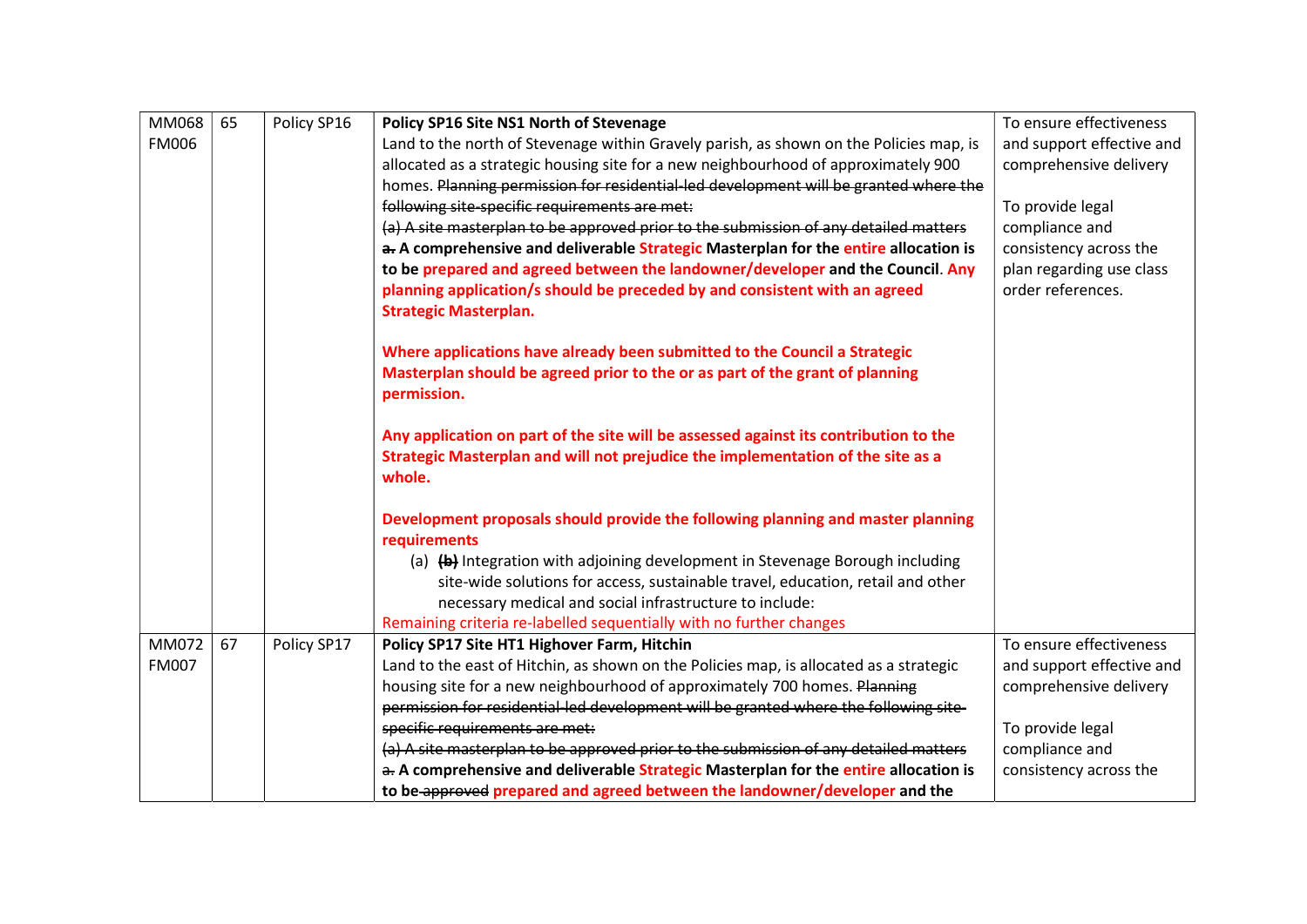|                       |    |             | Council.- Any planning application/s should be preceded by and consistent with an<br>agreed Strategic Masterplan.                                                                                                                                                                                                        | plan regarding use class<br>order references.                                  |
|-----------------------|----|-------------|--------------------------------------------------------------------------------------------------------------------------------------------------------------------------------------------------------------------------------------------------------------------------------------------------------------------------|--------------------------------------------------------------------------------|
|                       |    |             | Where applications have already been submitted to the Council a Strategic<br>Masterplan should be agreed prior to the or as part of the grant of planning<br>permission.                                                                                                                                                 |                                                                                |
|                       |    |             | Any application on part of the site will be assessed against its contribution to the<br>Strategic Masterplan and will not prejudice the implementation of the site as a<br>whole.                                                                                                                                        |                                                                                |
|                       |    |             | Development proposals should provide the following planning and master planning<br>requirements                                                                                                                                                                                                                          |                                                                                |
|                       |    |             | (a) $\left(\frac{b}{b}\right)$ Neighbourhood level retail facilities providing approximately 500 m <sup>2</sup> (net)<br>of A class retail floorspace                                                                                                                                                                    |                                                                                |
|                       |    |             | Remaining criteria re-labelled sequentially with no further changes                                                                                                                                                                                                                                                      |                                                                                |
| MM075<br><b>FM008</b> | 69 | Policy SP18 | Policy SP18 Site GA2 Land off Mendip Way, Great Ashby<br>Land to the north-east of Great Ashby within Weston parish, as shown on the Policies<br>map is allocated as a strategic housing site for a new neighbourhood of approximately<br>600 homes. Planning permission for residential-led development will be granted | To ensure effectiveness<br>and support effective and<br>comprehensive delivery |
|                       |    |             | where the following site-specific requirements are met:                                                                                                                                                                                                                                                                  | To provide legal                                                               |
|                       |    |             | (a) A site masterplan to be approved prior to the submission of any detailed matters                                                                                                                                                                                                                                     | compliance and                                                                 |
|                       |    |             | a. A comprehensive and deliverable Strategic Masterplan for the entire allocation is                                                                                                                                                                                                                                     | consistency across the                                                         |
|                       |    |             | to be prepared and agreed between the landowner/developer, and the Council.                                                                                                                                                                                                                                              | plan regarding use class<br>order references.                                  |
|                       |    |             | Any planning application/s should be preceded by and consistent with an agreed<br>Strategic Masterplan. Where applications have already been submitted to the<br>Council a Strategic Masterplan should be agreed prior to the or as part of the grant<br>of planning permission.                                         |                                                                                |
|                       |    |             | Any application on part of the site will be assessed against its contribution to the<br>Strategic Masterplan and will not prejudice the implementation of the site as a<br>whole.                                                                                                                                        |                                                                                |